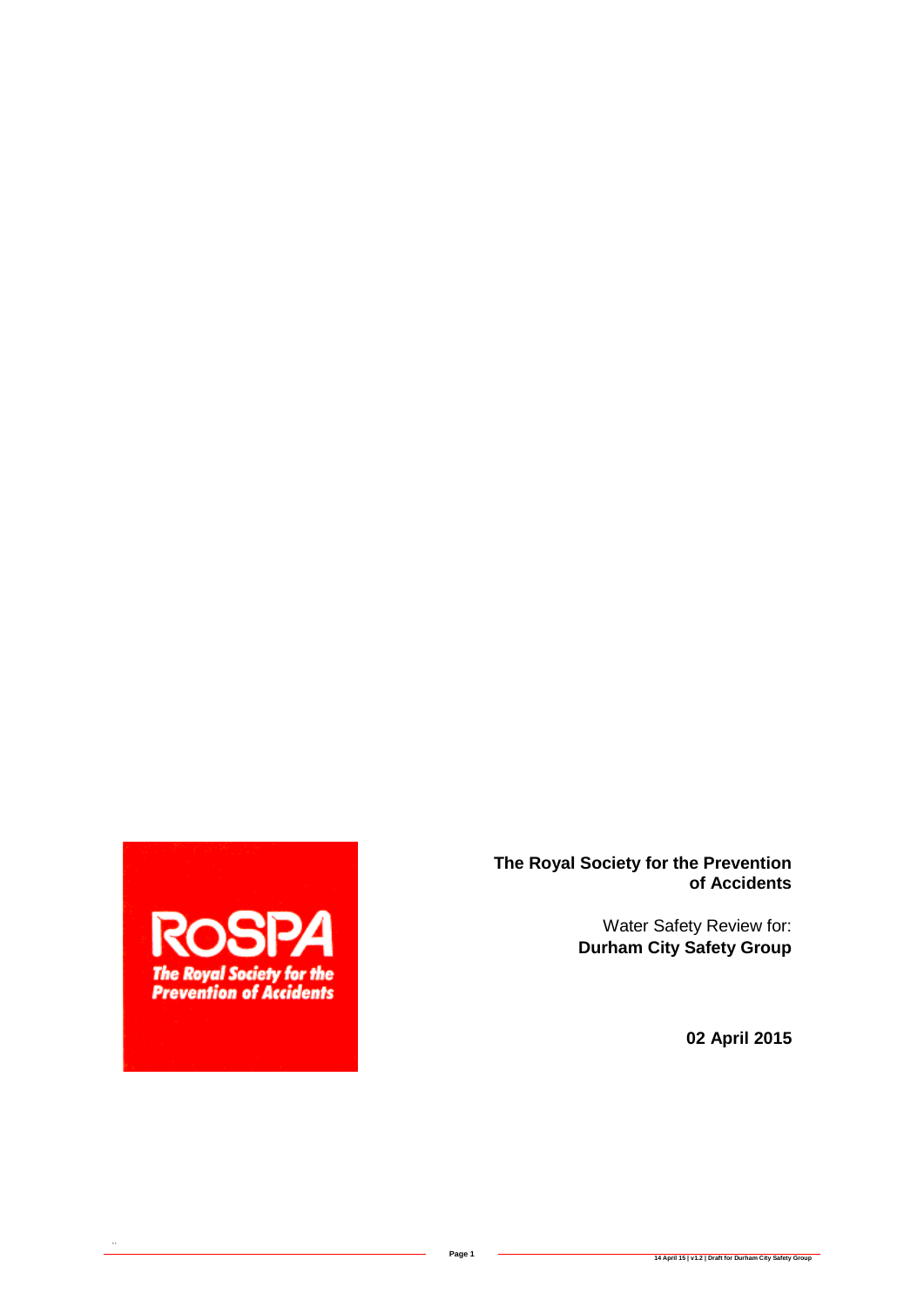#### **Contents**

 $\ddot{\phantom{0}}$ 

| Introduction and Terms of Reference            | 3  |
|------------------------------------------------|----|
| Methodology and Sources of Data                |    |
| <b>Results</b>                                 | 5  |
| Durham demography, river and existing practice | 5  |
| Community level risks                          |    |
| Fatal and critical near miss drowning events   |    |
| Observations on all identified cases           | 8  |
| Findings from other selected reports           | 11 |
| Site review findings                           | 13 |
| Themes across sections                         | 14 |
| Conclusions                                    | 15 |
| Recommendations                                |    |

| <b>Issue</b>   | Date     | Originator | Reviewer | Authority | <b>Details</b>                     |
|----------------|----------|------------|----------|-----------|------------------------------------|
|                |          |            |          |           |                                    |
|                | 01/04/15 | <b>DW</b>  | ET       | RoSPA     | Draft for Durham City Safety Group |
| . .            | 13/04/15 | <b>DW</b>  |          |           | Amended date error in table one.   |
| $\overline{ }$ | 14/04/15 | <b>DW</b>  |          |           | Typo's.                            |

ш,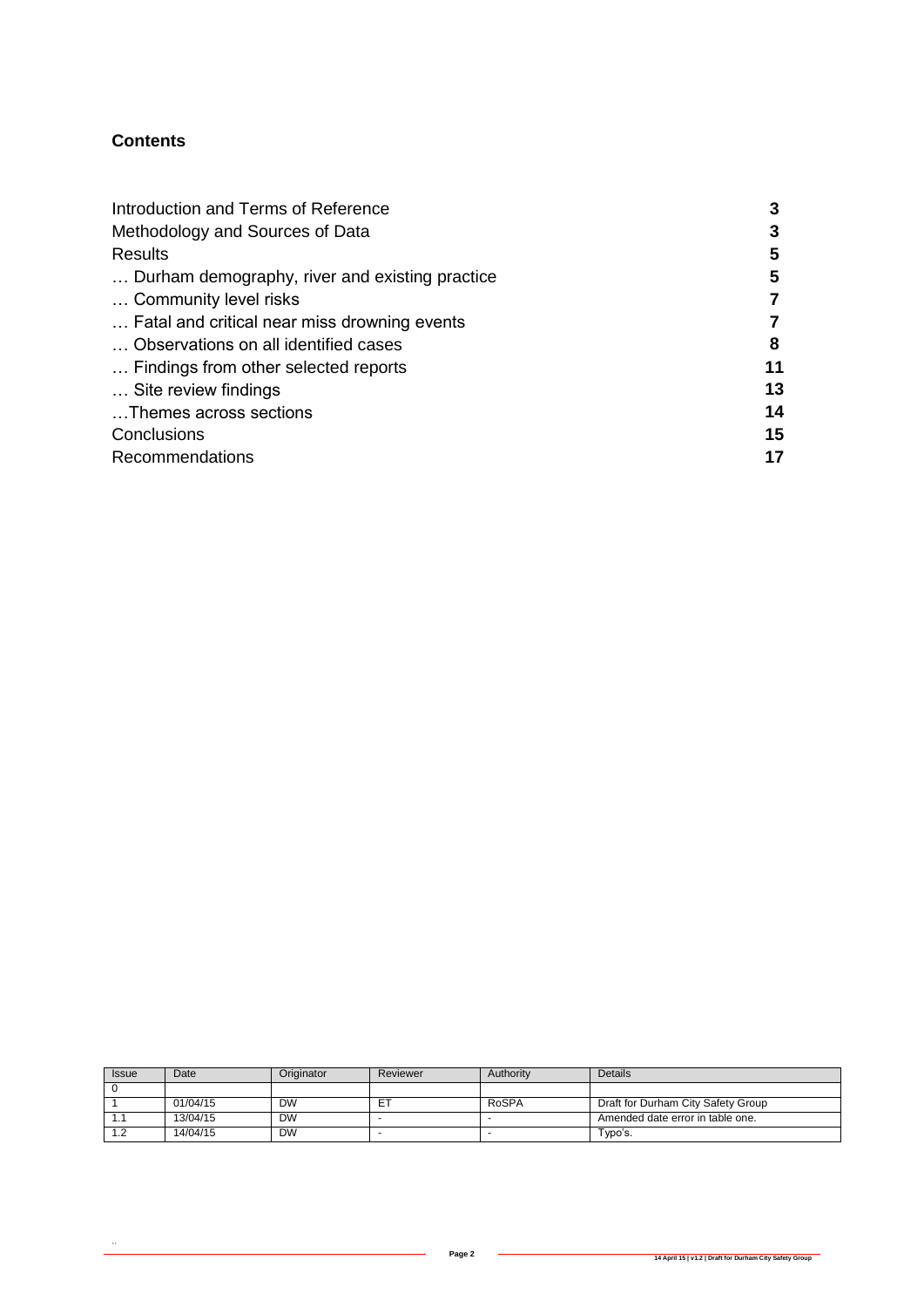#### **Introduction and Terms of Reference**

RoSPA were instructed by Durham City Safety Group ('The Group') to assess the current water safety arrangement within their remit. This work follows drowning events during early 2015 and previous incidents in the city.

Consideration has been given in our recommendations to existing policies, the implications of case law and duties arising from UK regulation and law.

#### Limitations

 $\ddot{\phantom{0}}$ 

In carrying out this safety review RoSPA would point out that audits and reviews are, by nature a sampling exercise, therefore the reviewer cannot guarantee to identify all safety hazards around the site. Opinion is formed by a site visit on a particular day; absence of comment on any issue should not be taken to imply that the site will be completely safe. Consideration has been given in our recommendations to the implications of case law, changes to health and safety regulations and the findings of accident investigations where these have a bearing on water safety.

RoSPA has endeavoured to identify all the significant risks; however it is essential that the controls identified by the The Group and other riparian owners in the risk assessments are continually developed and reviewed in response to changing legislation, best practice documents, active monitoring and the investigation and outcomes of accidents and near misses.

## **Methodology and Sources of Data**

In order to complete the review, two RoSPA consultants visited the sites separately over several days, during February and March 2015. Following the visit a consultant collated the relevant drowning and accident data. Meetings with a range of stakeholders were held to understand any local factors, background and to gain an insight into the perceptions and expectations of these individuals and groups.

The site visits were at various times of day and night, enabling a range of risks and visitor to be sampled. The weather during the visits was unseasonably good. The river corridors were segmented into different areas to assist profiling and targeting of resources.

A total of 17 different sections were assessed within the City. All were scored using the RoSPA risk rating tool designed for reviewing waterways. This gives a scaled output based on a range of factors and questions. The tool utilises a risk rating scoring system to identify and score the likely risks for injury and drowning. This system gives a comparative score of the risk profile for each individual location. The river corridors were segregated into different sections. The scores shown relate to the table below.

| <b>Risk Rating Table</b> |               |  |
|--------------------------|---------------|--|
| $0 - 40$                 | Low           |  |
| 41-70                    | <b>Medium</b> |  |
| 71-100                   | <b>High</b>   |  |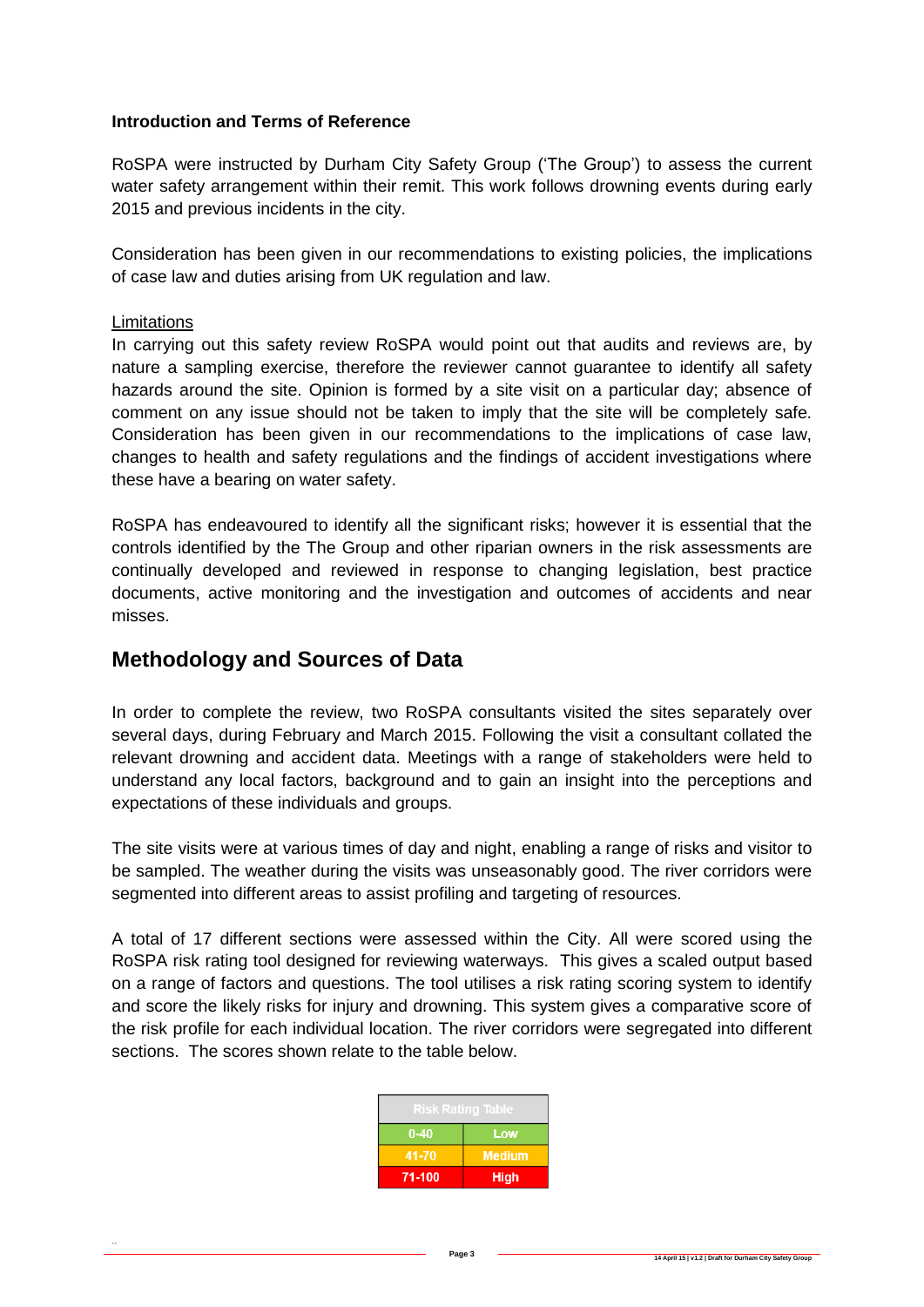This score assists in identifying key risk areas, and therefore, priorities and resources for recommendations. Following the site visits we evaluated the individual findings and the overall risk profile for the portfolio. We compared the overall interpretation against similar locations around the UK.

Incident data was sourced from the WAter Incident Database  $(WAID)^1$ , and aligned with additional historical RoSPA data, and sources within the City. A further retrospective study was conducted to source incidents from relevant agencies.

A desktop search and request for existing polices and guidance for the County was also undertaken, this along with interviews with key staff and stakeholders helped to shape a view of the policy framework.

Using our knowledge of drowning and water safety guidance, we drew our conclusions and make recommendations.

 1 http://www.nationalwatersafety.org.uk/waid/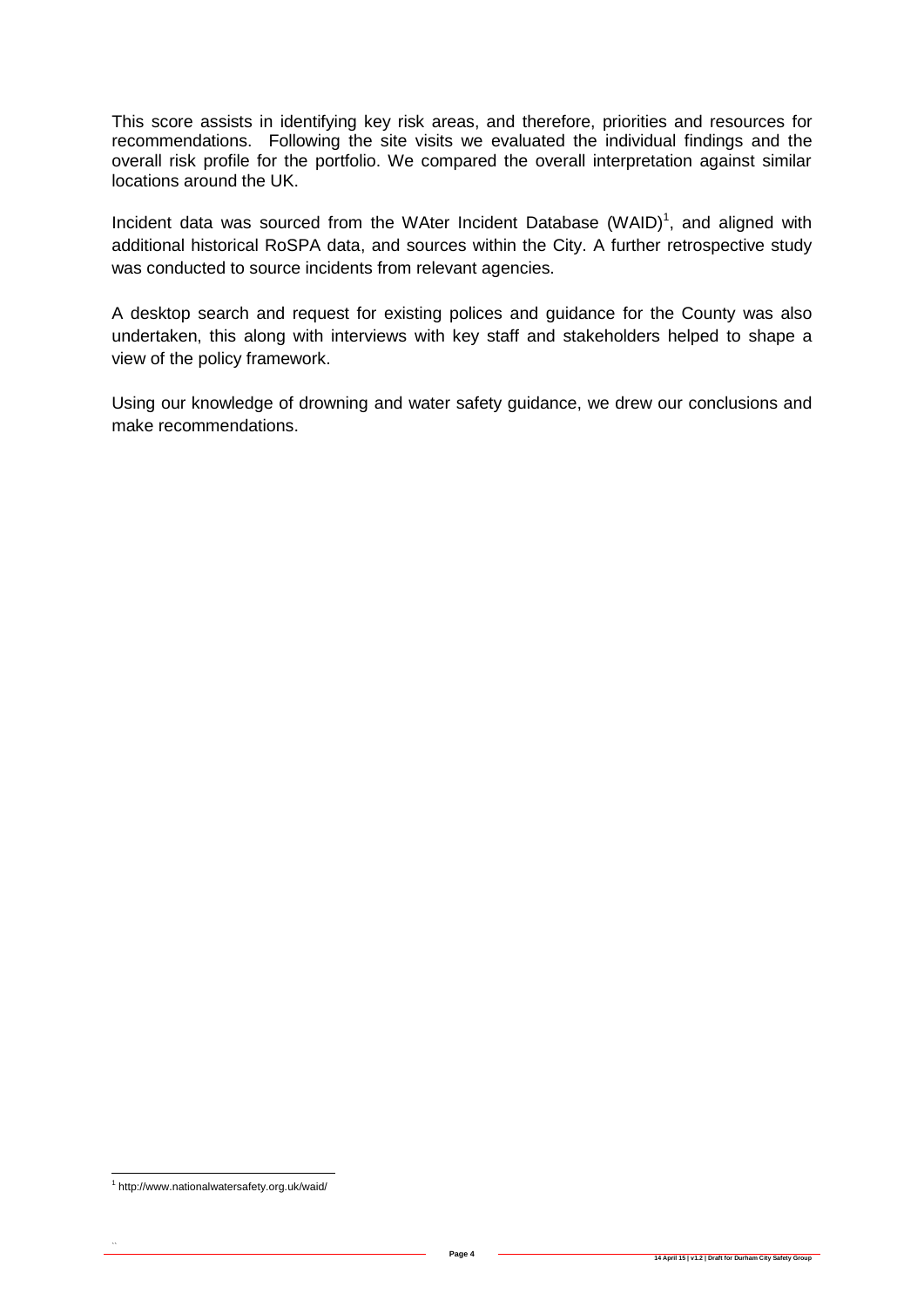# **Results**

#### **Durham demography, rivers and existing practice**

#### **The River Wear**

Starting at Wearhead from the confluence of Killhope and Burnhope Burns the Wear runs from the hills of the North Pennies to the City and Port of Sunderland. The last 10 miles from Chester le Street being a tidal navigation. The river changes in nature considerably from Wearhead to Durham, with sections offering great opportunities for fishing, kayaking and walks. Upstream, the river presents section of rapids and white water of mostly intermediate difficulty.<sup>2</sup> Further downstream the river widens and flattens through the a series of conurbations such as Bishop Auckland and Durham.

The large catchment and topography mean that Durham City has flooded regularly throughout its history, with events recorded back to the  $14<sup>th</sup>$  century. The most recent study  $(2010)^3$  reported on average a flood event every two years within the City.

Durham City is a medieval city, with a UNESCO action area. The river meanders through an incised valley, leaving a peninsula that has been central to the city's development. As such the fabric of the river banks and bridges vary considerably in terms of design and age. This helps create a picturesque setting. Within the City, the riverside fabric changes from modern canalised structures such as Framwellgate Waterside, to semi urban and green space, heritage locations for example at Elvet Bridge, all within a short distance.

The river and access to it, is a central part of Durham's heritage and a significant tourist attraction.

#### **Visitors and context**

The River Wear is a central part of Durham, a focus for tourism and a key pedestrian and cycling route. A significant amount of footfall and also large public events take place on and alongside the river. It is used or accessed constantly during the day and early evening, with some locations along the river being important travel routes both day and night.

During the summer small punts can be hired in the vicinity of Elvet Bridge, whilst a Class V passenger boat (The Prince Bishop) runs rivers cruises, again launching near to Elvet Bridge. There are number of rowing clubs that regularly use the river all year round. The river has fishing pegs along several stretches and a promoted canoe trail.

There are several riverside events throughout the year; principle among these is the Durham Miners Gala at which trade unions march through the City, with over a thousand people ending by the riverside and racecourse each July.<sup>4</sup>

The marketplace is the focal point for shopping and leisure activities, with a mixture of theatre, restaurant shops and pubs and nightclubs. Riverside locations such as Mill Weir are

<sup>-</sup><sup>2</sup> English White Water; pp174-6 Pesda Press, 2003

<sup>3</sup> http://www.durham.gov.uk/media/871/Durham-County-Strategic-Flood-Risk-Assessment-Level-1-

Report/pdf/StrategicFloodRiskAssessmentLevel1Report.pdf

<sup>4</sup> http://www.durhamminers.org/Gala.html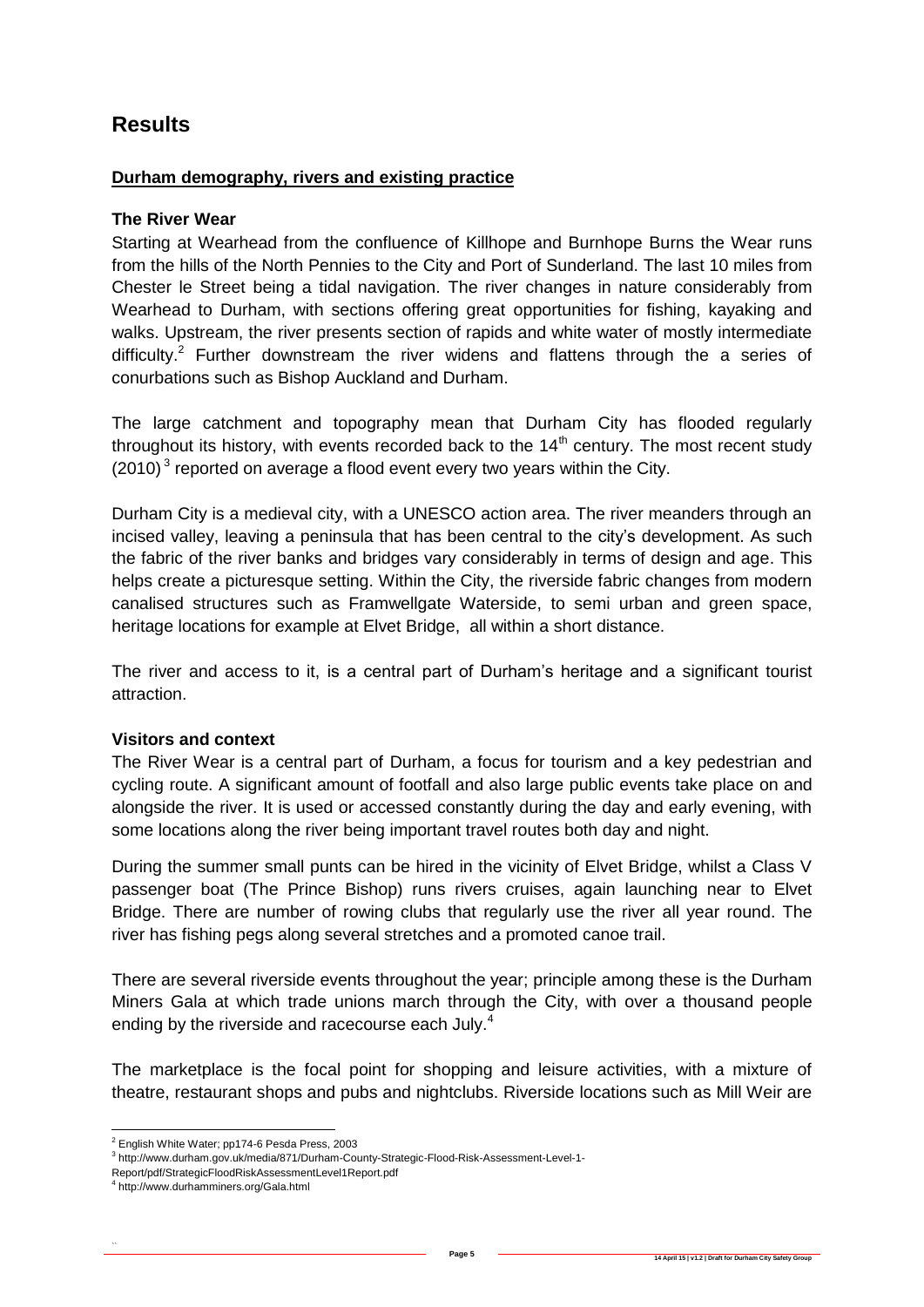attractions in their own right. Mill Weir also provides a popular and attractive vista for the Cathedral.

#### **Resident and transient populations**

Durham City resident population is 49,880 (Mid 2013,ONS). The county's population is forecast to further increase by 4.6% by 2030<sup>5</sup>. The City's student population, as enrolled at the Durham campus, is 10,488 (2014/15)<sup>6</sup>.

Tourism trips to the City in 2013 totalled 3.8million visitors.<sup>7</sup>

#### **Existing physical water safety controls in place**

There are a number of key measures in place already; clear, flat and level paths, lighting, warning signage at hazardous locations, rescue equipment and some use of fencing.

At the time of the review the Council had procedures in place to check the main controls, such as footpaths, rescue equipment and signage.

\_<br><sup>5</sup> http://www.durham.gov.uk/media/6153/Joint-Strategic-Needs-Assessment-2014---summary-

document/pdf/JSNA\_2014\_Summary\_Document\_190215.pdf<br><sup>6</sup> https://www.dur.ac.uk/resources/student.registry/statistics/college/4.3school/4.3total/144-3b.pdf

<sup>&</sup>lt;sup>7</sup> http://www.visitcountydurham.org/intelligence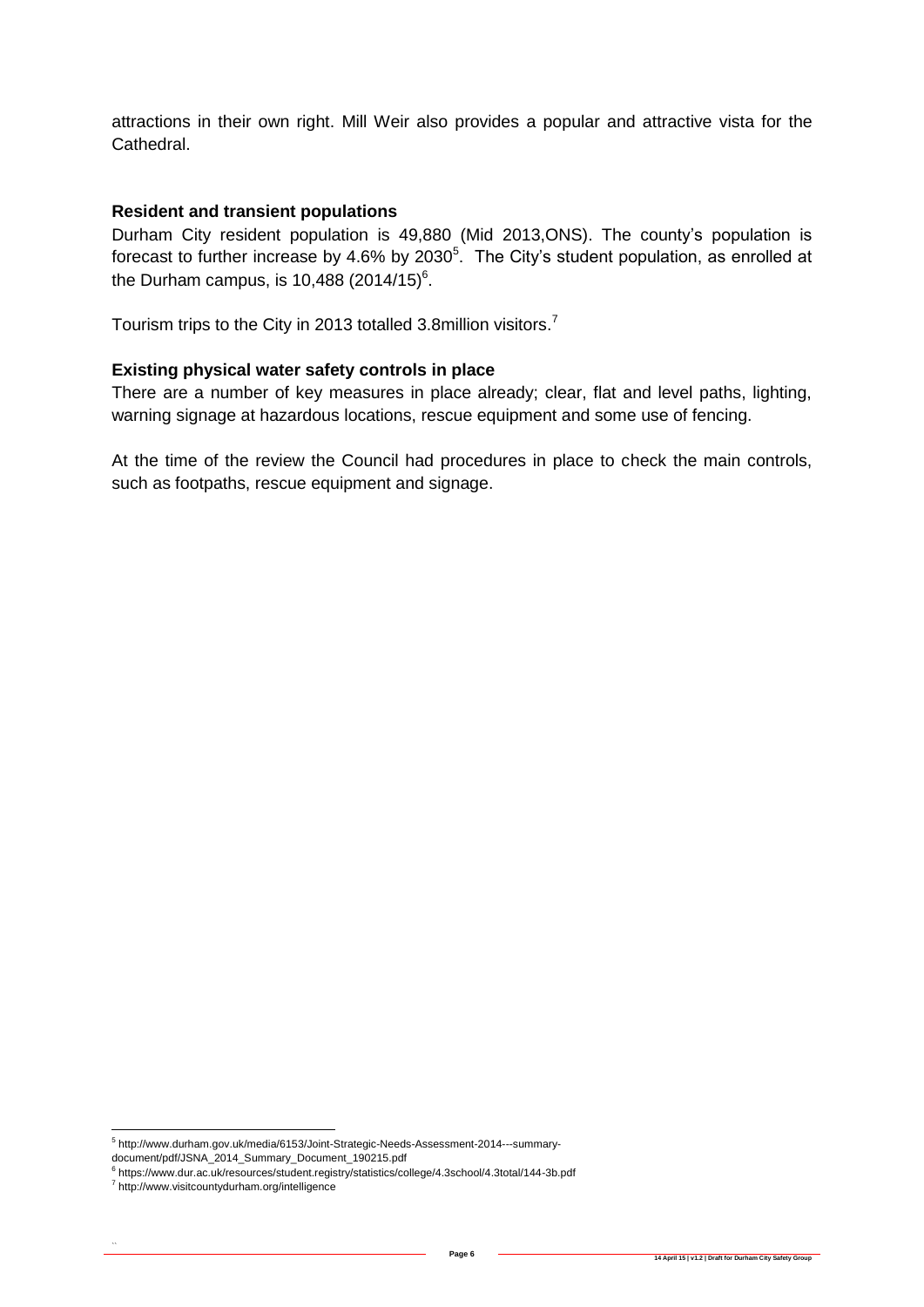## **Community level risks**

## Emergency hospital admissions due to drowning/submersion injures

Durham County at 0.8 admissions per 100,000 population is at the England average (0.9) and much lower than the country's highest of 3.4/100,000 (Figure One). Although reported for completeness, further analysis of this published data does not provide further useful insight due to data suppression rules and the small number of reported drownings/submersions.

| Indicator                                                                            | Area             | <b>Number</b> | Rate or % | <b>England Ave</b> | <b>England Lowest</b> | <b>Current Performance</b> | <b>England Highest</b> |
|--------------------------------------------------------------------------------------|------------------|---------------|-----------|--------------------|-----------------------|----------------------------|------------------------|
|                                                                                      |                  |               |           |                    |                       |                            |                        |
| Hospital admissions due to exposure to smoke, fire and flames  County Durham UA      |                  | 107           | 7.1       | 4.1                | 1.3                   |                            | 12.3                   |
| Hospital admissions due to drowning or submersion injuries, 20 County Durham UA      |                  | 21            | 0.8       | 0.9                | 0.3                   |                            | 3,4                    |
| Hospital admissions due to pois<br>Hospital admissions due to drowning or            |                  | 1790          | 370.1     | 241.5              | 67.8                  | $\bullet$                  | 539                    |
| Hospital admissions due to unin<br>submersion injuries, 2006/07-2010/11              |                  | 230           | 46.8      | 48.8               | 8.2                   |                            | 206                    |
| (combined)<br><b>V</b> Intentional Injuries                                          |                  |               |           |                    |                       |                            |                        |
| Deaths from suicide or injury undetermined, 2008-2010 (comb County Durham UA         |                  | 174           | 11.1      | 7.9                | 2.7                   |                            | 15.2                   |
| Years of life lost (under 75s) due to suicide or injury undetermi   County Durham UA |                  | 5.527         | 40.8      | 25.5               | 6.5                   |                            | 55.5                   |
| Hospital admissions due to intentional self-harm, 2010/11                            | County Durham UA | 1703          | 354.6     | 212.0              | 49.6                  |                            | 509.8                  |
| Hospital admissions due to violence, 2008/09-2010/11 (com                            | County Durham UA | 1552          | 111       | 68.6               | ۰                     |                            | 227.8                  |
| Related Factors                                                                      |                  |               |           |                    |                       |                            |                        |
| Hospital admissions for alcohol-attributable injuries, 2010/11                       | County Durham UA | 2355          | 445.9     | 294.4              | 95.9                  | œ                          | 617.9                  |
| Increasing and higher risk drinking (16s and over), 2008                             | County Durham UA |               | 28.4      | 23.6               | 11.5                  | $\bigoplus$                | 39.4                   |
|                                                                                      |                  |               |           |                    |                       |                            |                        |

Figure 1: Hospital admission: drowning submersion for County Durham

#### **Fatal and critical near miss drowning events**

#### Durham City drowning incidents

The WAter Incident Database (WAID) system is a jointly held project by RoSPA, MCA, RNLI and other members of the National Water Safety Forum. A search of the WAID $^8$ , reports for the years 2009 to May 2014 was completed. These data enabled a unique and detailed risk profile to be built. No other national datasets could have provided these data.

In addition, we used material from a bespoke search of publicly available reports and insights from the RoSPA drowning database<sup>9</sup>. We have cross referenced our findings with other local and national datasets where feasible. These results were aligned with City reports from The Group and can be seen in Table One, below.

**Uncertainties and limitations:** We have minimised aspects of some reports due to uncertainties, or to avoid publishing sensitive personal information. Where possible we have attempted to reflect trends below.

Due to the statistically small number of fatalities captured during the period, care must be taken to not over interpret or extrapolate causation trends.

8 [www.nationalwatersafety.org.uk/waid](http://www.nationalwatersafety.org.uk/waid)

<sup>&</sup>lt;sup>9</sup> <http://www.rospa.com/leisuresafety/statistics/>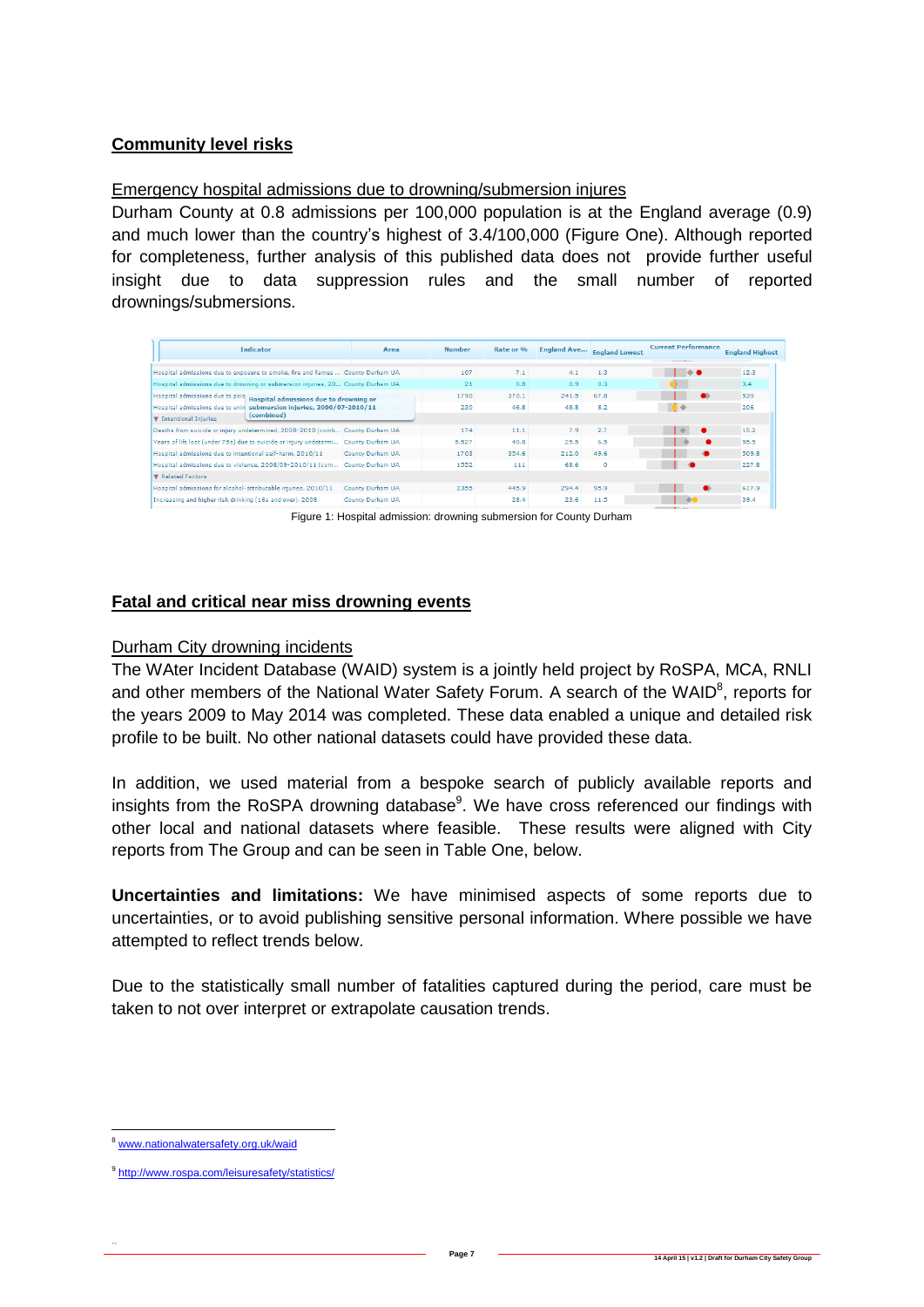## **Data captured within the City**

56 events of any severity were reported over the 63 month period  $1<sup>st</sup>$  January, 2010 to  $1<sup>st</sup>$ March , 2015. Within these 51 were 'Non-Fatal Incidents' (NFI). The remaining five were fatalities.

An overview of the fatalities can be seen below in Table One:

| #   | When                  | Who                                                  | Where<br>(Cross ref site)                                                 | <b>Narrative</b>                                                                                                                                                                                                                                                                                                                                               | <b>Outcome</b>                      |
|-----|-----------------------|------------------------------------------------------|---------------------------------------------------------------------------|----------------------------------------------------------------------------------------------------------------------------------------------------------------------------------------------------------------------------------------------------------------------------------------------------------------------------------------------------------------|-------------------------------------|
| 45  | 27 July<br>2010       | Hayley Brown,<br>25                                  | Rescued nr.<br>Framwellgate<br><b>Bridge</b><br>Entered upstream<br>(TBC) | Court reports: Hayley Entered water after drinking alcohol<br>and got into trouble. Rescued from river by three members<br>of the public, but did not recover in hospital.                                                                                                                                                                                     | Accidental<br>death                 |
| 28  | 11 May<br>2014        | Luke Pearce,<br>19,<br><b>Student</b>                | Nr. Bandstand to<br><b>Baths Bridge</b>                                   | Missing after night out drinking alcohol with friends.                                                                                                                                                                                                                                                                                                         | Accidental<br>death by<br>drowning. |
| 27  | 29<br>October<br>2013 | Sope Peters, 20<br><b>Student</b>                    | Fearon Walk<br>/Drury Lane steps                                          | Reported to the Court that Sope had been asked to leave<br>Klute nightclub after drinking alcohol with friends. It is<br>thought he then attempted to go to Fearon Walk steps and<br>as a result fell over the nearby wall into the river.<br>Court and Public reports. <sup>10</sup>                                                                          | Accidental<br>death by<br>drowning. |
| 5   | January<br>2015       | Euan<br>Coulthard, 19,<br><b>Student</b>             | Nr. Framwellgate<br><b>Bridge</b>                                         | Went missing after night out, was last seen walking across<br>Framwellgate Bridge. It is thought that Euan fell in a short<br>distance upstream of the bridge from the river left (south)<br>bank<br>Note: At the time of drafting, our opinion is that his entry<br>into the river would have been no greater than 150m<br>upstream of the bridge.            | Inquest<br>ongoing                  |
| 105 | 28/02/15<br>0825hrs   | William Grant,<br>67<br>Coach, Durham<br>rowing club | Nr. Kingsgate<br><b>Bridge</b>                                            | "Provisional post mortem into the death of experienced<br>oarsman William Grant, 67, showed he died from being<br>immersed in water, with a contributory factor being<br>hypertensive heart disease. It is believed the retired<br>jeweller, known as Bill, had been coaching a rowing team<br>when he suffered a medical episode and fell into the<br>water". | Inquest<br>ongoing                  |

Table 1: Fatal events within Durham City centre

#### **Observations on all identified cases**

 $\ddot{\phantom{0}}$ 

**Timing of events:** In both injury categories there was no clear daily trend (Fig. 2). Monthly Non-Fatal Incidents (NFI) peak during June-July, with a secondary peak during October. Three of the five fatal events happened during the winter months (Fig. 3).

**Age and Gender:** In both injury categories males were predominantly involved at a ratio of  $4:1.$ 

<sup>-</sup><sup>10</sup> http://www.chroniclelive.co.uk/news/north-east-news/death-durham-university-student-sope-6943390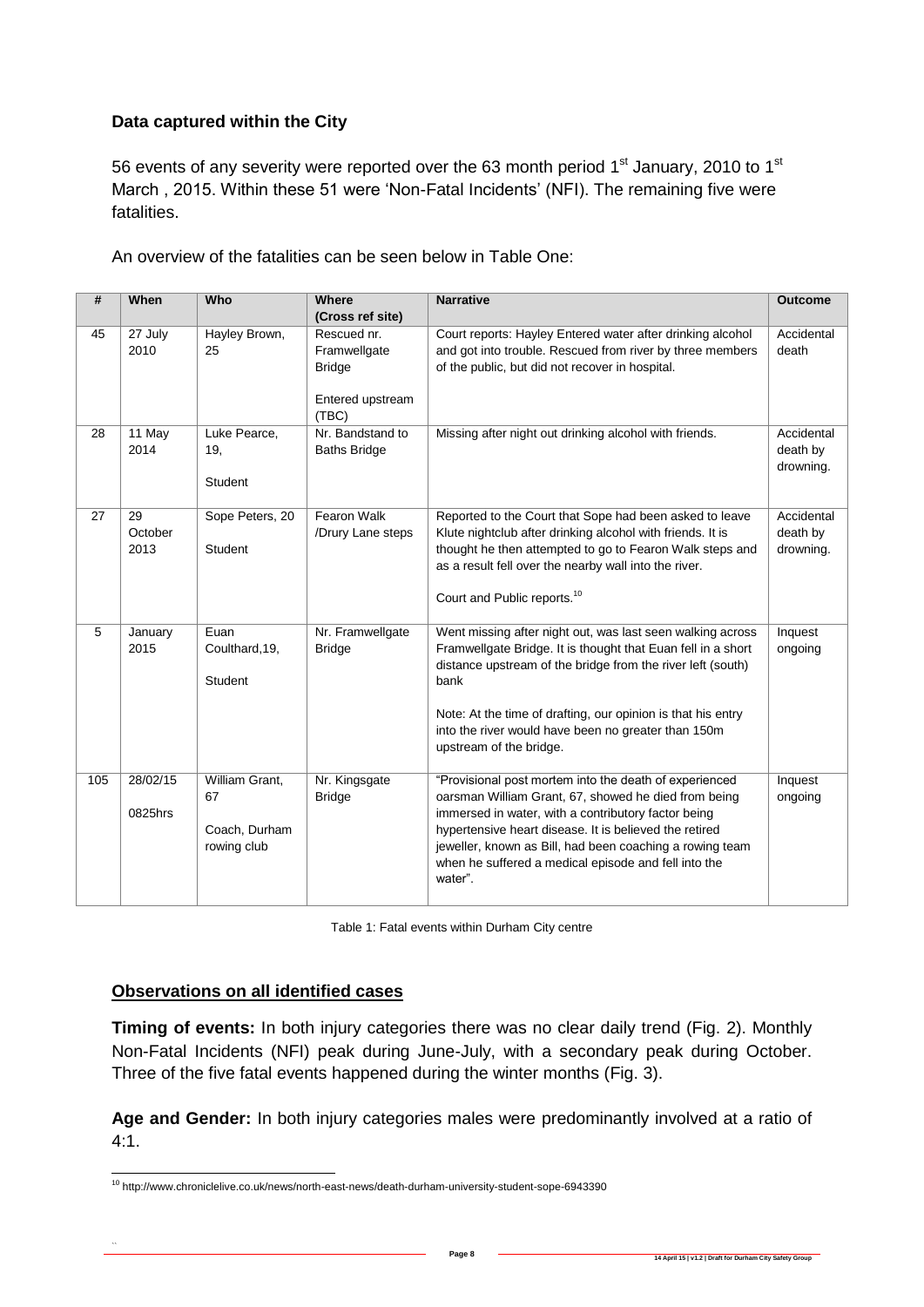Those aged 20-24, 15-19 and 30-34 respectively were the most common age groups involved in the NFI events. Among the fatal events, 19-25 years old were the main age group reported (Figure 4).

**Home residence:** The majority of the fatalities involved temporary or recent City residents. No data was available for the NFI events.

**Alcohol** was a suspected or confirmed contributory factor in four of the fatal events (80%) and 27 of the NFI events (52%).

**Activity and outcome:** The 51 NFI events had reported activities including swim/wade/jump, broadly these can be considered *intentional entry* events. Four of the fatalities were reported as walk/fall, thus *non-intentional entry* events.

**Incident location:** Elvet Bridge and Framwellgate Waterside are the principle reported locations for NFI events. No clear trend can be derived from the fatal events alone.

| Event vicinity | <b>Bridge</b><br><b>S</b><br>Bath: | 을<br>Φ<br>o<br>-<br>C.<br>రా<br>ate<br>o<br>$\alpha$ | <b>Bridge</b><br>ಕ<br>靣 | Φ<br>gat<br>℧<br>side<br>ᢐ<br>Ī<br>Φ<br>ate<br>రా<br>σ<br>m<br>ᄔ | gate<br>Φ<br>ರಾ<br>セ<br>ğ,<br>-<br>ഥ<br>ー<br>× | gate<br>느<br>-<br><b>SHIP</b><br>⋍ | å<br>Φ<br>ō<br>eder<br>호<br>∞<br>Δ. | alkergate | ೲ  |
|----------------|------------------------------------|------------------------------------------------------|-------------------------|------------------------------------------------------------------|------------------------------------------------|------------------------------------|-------------------------------------|-----------|----|
| Fatal          |                                    |                                                      |                         |                                                                  |                                                |                                    |                                     |           |    |
| <b>NFI</b>     |                                    | ⌒                                                    | 22                      | о                                                                | ົ                                              |                                    | ◠                                   | ╭         | 51 |

Table 2: Reported incident locations

Annex A for full site comments to follow.

 $\ddot{\phantom{0}}$ 

**Data quality and capture:** The reader should note that we are confident in the methodology used to identify fatal events, with a 95% capture rate within the UK for fatal accidental drowning events. However, full data about recent incidents is not always available. We therefore expect that further incidents and information will become known in future.

These combined factors mean that the dataset should be subject to a degree of caution, and used in conjunction with other reports and findings to identify the broad trend, rather than an absolute position. We would expect published incident numbers to rise slightly over time, as a result of better data sharing/capture.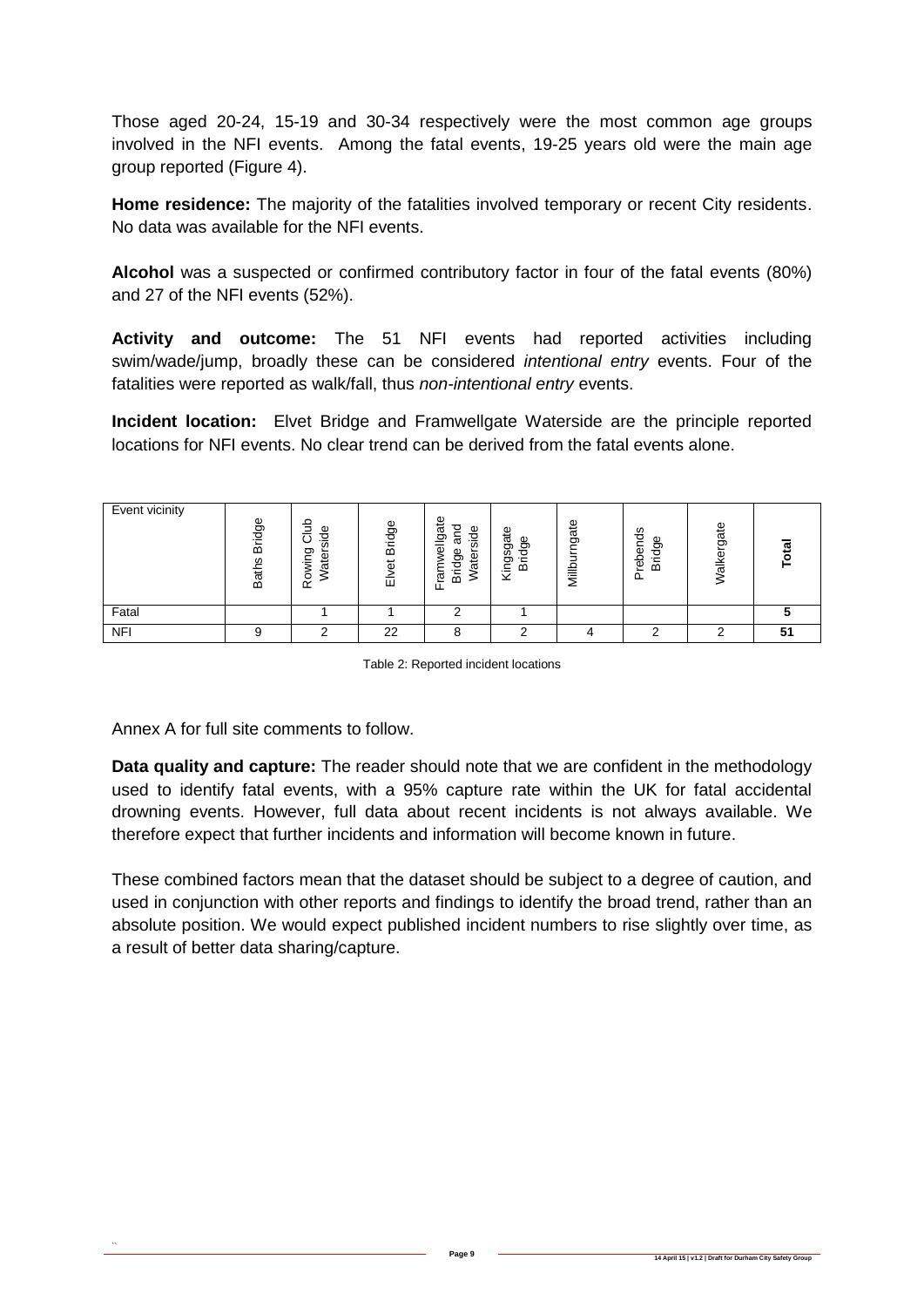

Figure 2: Day of week. Fatal and NFI. 2010-15. (N=56)



Figure 3: Fatal and NFI events by month. 2010-15 (N=56).



Figure 4: Fatal and NFI events by age group (N=56)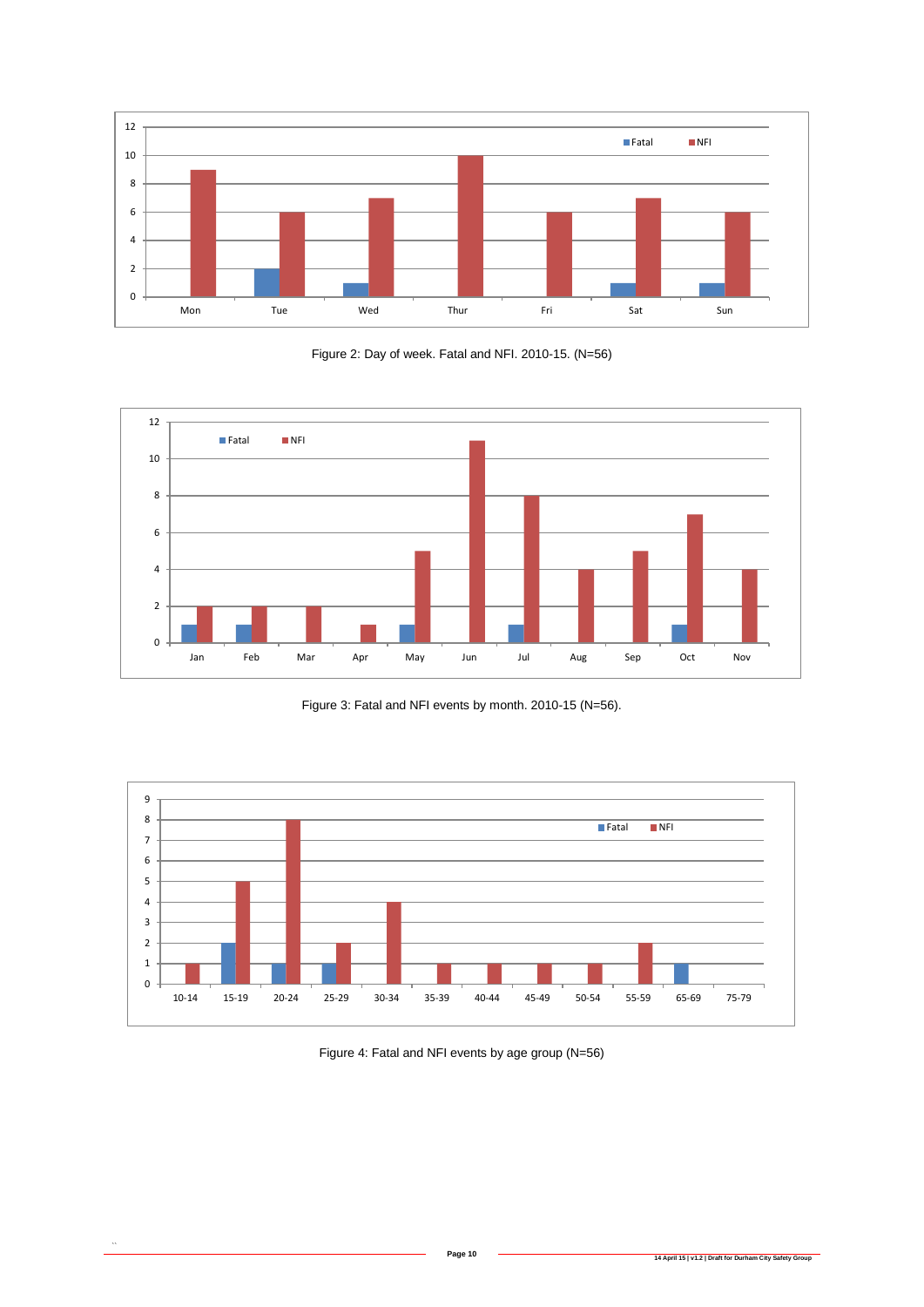## **Findings from other selected reports**

## **Health and Wellbeing in County Durham: The 2014 Joint Strategic Needs Assessment (JSNA)<sup>11</sup>**

Populations:

 Although the report mentions the student population as a driver for growth in Durham City, it does not subsequently outline if their health needs have been taken into account (Page 4).

## Alcohol:

- Alcohol consumption is a major public health issue in County Durham, with high levels of hazardous, harmful and binge drinking.
- Significantly higher under 18 alcohol specific hospital admission rates in County Durham than in England.
- Under 18 alcohol specific hospital admission rates have been falling over time in County Durham, the North East and England. Proportionally, this decrease has been greater in County Durham (37%) than the North East (35%) and England (34%).
- Alcohol-specific hospital admission rates across all age groups have been increasing over time for men and women both locally and nationally.
- The increase in alcohol-specific hospital admission rates across all age groups has been slower in County Durham compared to England. Between 2008/09 and 2012/13 male rates in County Durham increased by 3.6% compared to 15.1% for England. Female rates locally increased by 14.1% over the same period compared to 16.3% nationally. (Page 33)

Unintended injuries:

 Hospital admission rates for unintentional injuries are significantly higher in County Durham than England but not significantly different to the North East. This is true for those aged 0-14 and 15-24 years. (Page 29)

## **RoSPA national risk assessment of inland waters<sup>12</sup>**

- There are about 260 accidental inland fatal drowning each year in the UK.
- The chance of drowning is far higher for some types of people, areas and activities, with a 'High' rate of death amongst men especially in areas with a lot of rivers, canals and other open water.
- The risk of accidental inland drowning varies greatly between areas depending on the amount of waterway in an area, the number of people and extent of local watersports.
- The rate of death is about four times higher in areas with the greatest amount of rivers and canals.
- Nationally outdoor swimming is on the cusp of a 'moderate' to 'high risk' activity, as can be seen in Figure 5:

<sup>11</sup> [http://www.durham.gov.uk/media/6153/Joint-Strategic-Needs-Assessment-2014---summary-](http://www.durham.gov.uk/media/6153/Joint-Strategic-Needs-Assessment-2014---summary-document/pdf/JSNA_2014_Summary_Document_190215.pdf)

<sup>&</sup>lt;u>[document/pdf/JSNA\\_2014\\_Summary\\_Document\\_190215.pdf](http://www.durham.gov.uk/media/6153/Joint-Strategic-Needs-Assessment-2014---summary-document/pdf/JSNA_2014_Summary_Document_190215.pdf)</u><br><sup>12</sup> http://www.rospa.com/leisuresafety/Info/Watersafety/inland-waters-risk-assessment.pdf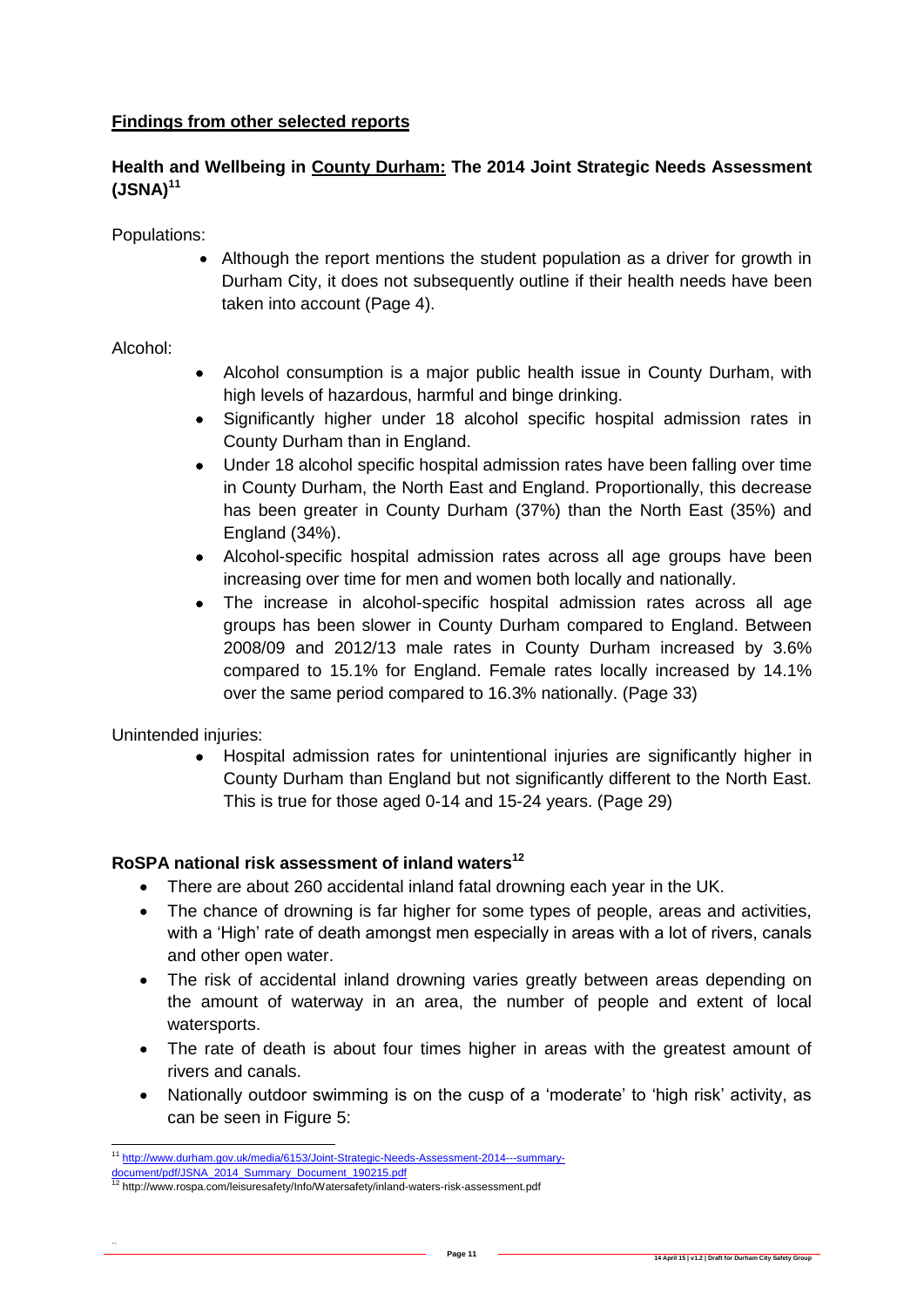

Figure 5: Risk of drowning death by activity (Rate per mil pop/yr)

Overall inland drowning prevention initiatives should be targeted by area, type of watersport, age and gender, with new initiatives focusing on open water safety which is where most drowning occurs.

#### **Portsmouth University, RoSPA 'Float First' review<sup>13</sup>**

- The responses evoked during the first few minute of Cold Water Immersion (CWI) are responsible for a large proportion of immersion deaths.
- That attempting to swim on during CWI increases the risk of drowning.
- Techniques such as 'float first' should be encouraged as a survival skill.

<sup>13</sup> <http://www.rospa.com/occupationalsafety/info/bnfl/float-first.pdf>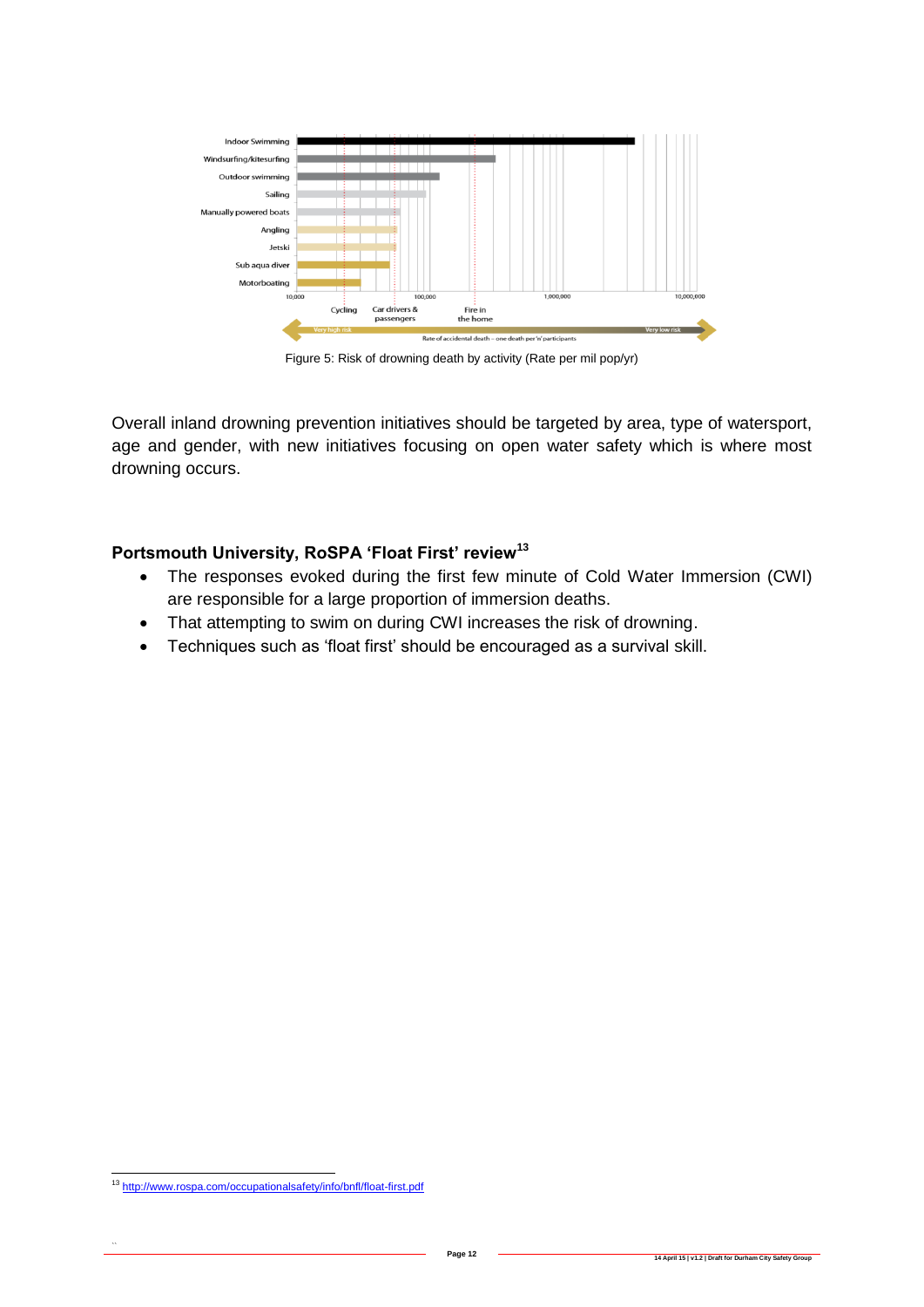#### **Site review findings**

The consultant reviewed the river corridor and segregated them into 17 different areas. The RoSPA risk rating scoring system was used to identify and score the likely risks for injury and drowning. Other hazards on site were observed and noted but the score given below relates predominately to the risks presented by open water. This approach provides a score of the risk profile for each individual location.

In total, 17 areas were evaluated. The risk rating score can be seen in Table Three below:

|                | Durham City Centre, River Wear: River Left Bank                   | <b>Score</b> |
|----------------|-------------------------------------------------------------------|--------------|
| 1              | Raddision Footbridge (Framwellgate Waterside) to Framwellgate Br. | 45           |
| 2              | Framwellgate to Mill House Weir                                   | 76           |
| 3              | Mill House Weir - Boathouse - Prebends Bridge                     | 69           |
| 4              | Prebends Bridge to Kingsgate Bridge                               | 55           |
| 5              | Kingsgate Bridge - Elvet Bridge - New Elvet Bridge                | 66           |
| 6              | Elvet Bridge - Marriot - Homes (No Score)                         | ٠            |
| $\overline{7}$ | Baths Bridge to Rowing Club (along Elvet Waterside)               | 56           |
| 8              | Rowing Club to 'Rugby Pitch' Bridge (Durham Uni Boathouse)        | 59           |
|                | <b>River Right Bank</b>                                           |              |
| 9              | 'Rugby Pitch' Bridge to Allotments, crossing Old Durham Beck      | 58           |
| 10             | Allotments to Boathouse, along Pelaw Wood (No access/score)       |              |
| 11             | Boathouse to Baths Bridge                                         | 61           |
| 12             | Baths Bridge to New Elvet Bridge                                  | 66           |
| 13             | New Elvet Bridge to Fearon Gap/Steps                              | 67           |
| 14             | Fearon Walk to Boathouse near Kingsgate Bridge                    | 69           |
| 15             | Kingsgate Bridge to Prebends Bridge                               | 67           |
| 16             | Prebends Bridge to Framwellgate (Windy Gap)                       | 66           |
| 17             | Fowlers Yard to Walkergate (Limited access)                       | 34           |

Table 3: Site review scores

Annexe A to follow.

The majority of the sections were distributed across the medium scores range (41-70), with a number of sites sitting at the mid to high 60's. One section returned in the high range (Framwellgate to Mill House Weir).

#### **Themes across the sections**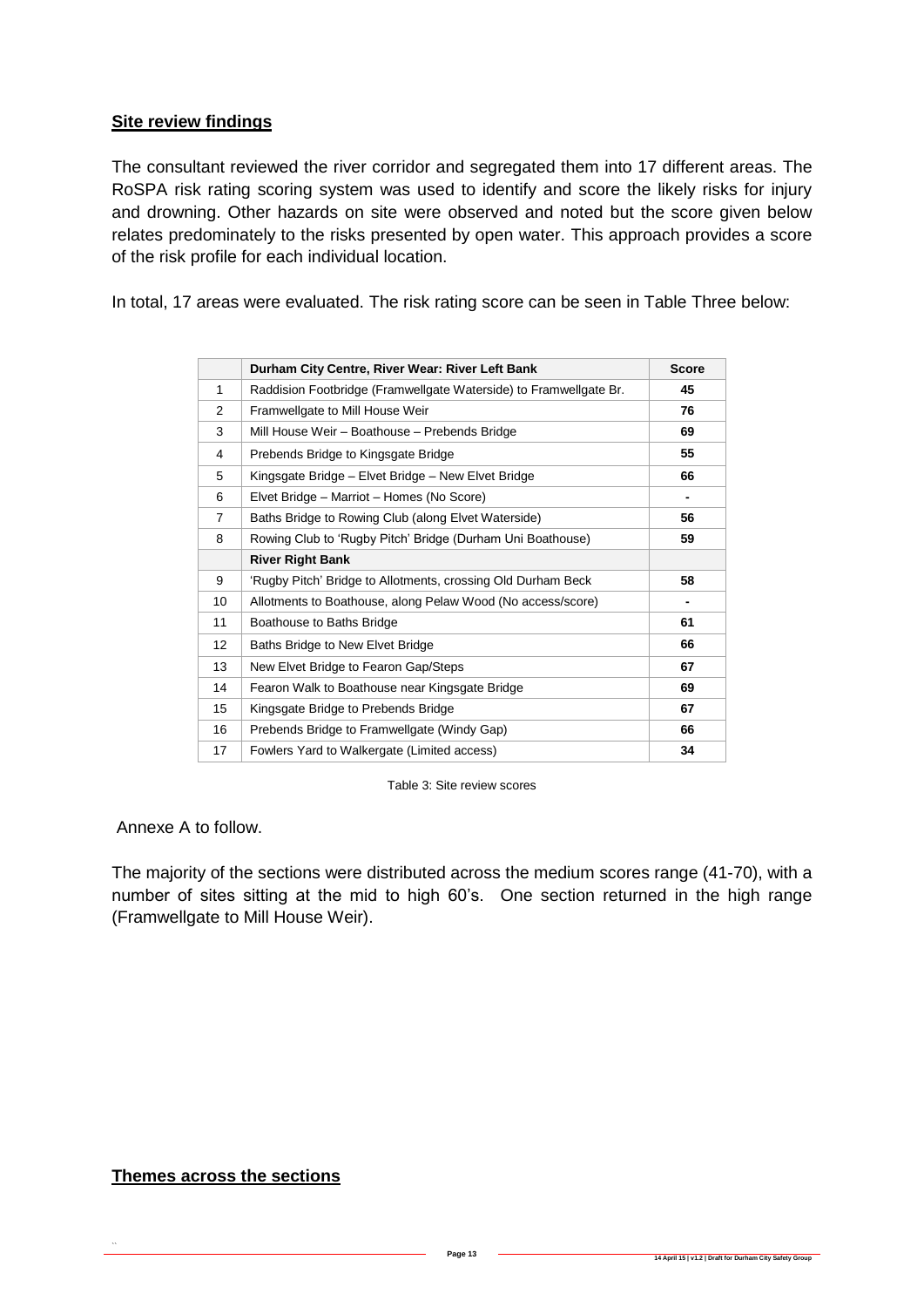In Table Four we outline a number of public realm themes identified across the City. Although they can be addressed on a section by section basis, a better outcome will be to consider these across all the city centre location in order to enable a level of consistency when applying design intervention or other control measures.

Within these there are a hierarchy of considerations. Decision around lighting and path routing/information will then determine how best to apply the other physical control such as fencing and PRE.

| <b>Theme</b>                                | <b>Comment</b>                                                                                                                                                                                                                                                                               | <b>Options</b>                                                                                                                                |
|---------------------------------------------|----------------------------------------------------------------------------------------------------------------------------------------------------------------------------------------------------------------------------------------------------------------------------------------------|-----------------------------------------------------------------------------------------------------------------------------------------------|
| Lighting                                    | - Not provided on all main/made routes<br>- Quick transition in some locations<br>- Not always maintained when placed (inspection issue)                                                                                                                                                     | - Collective position on approach.<br>Decision will enable alternative<br>measure to be taken <i>i.e.</i> better<br>routing information       |
| Fencing/Edge<br><b>Protection</b>           | - Examples of good practices i.e. Framwellgate Waterside<br>(Weirs)<br>- Flood risk can be increased by more fencing<br>- Could spoil heritage/aesthetic aspect if not carefully<br>approached<br>- Easy to circumvent in this environment, would need lots<br>to be effective (above point) | - Limited use at significant falls or<br>consequence locations i.e. 90deg<br>junctions into water                                             |
| Pathway<br>surfacing                        | - Main hazard presented were multiple low level trip/fall<br>issues into the river                                                                                                                                                                                                           | - Improved maintenance of<br>footpaths and edges<br>- Include in policy for design<br>standard                                                |
| <b>Public</b><br>Rescue<br><b>Equipment</b> | - Generally well located and in situ<br>- Housing and information given could be improved (ie. coil<br>bags/you are here points)<br>- Rationalise (centralise?) ownership and inspection<br>regime                                                                                           | - Easy upgrade of PRE along<br>section<br>- Ensure consistent inspection and<br>maintenance<br>- Grab chains at key locations                 |
| <b>Information</b><br>and routing           | - Some good examples of 'hidden hazard' explanation<br>- Most hazards are obvious at daytime                                                                                                                                                                                                 | - Routing and 'you are here' and<br>'what to do' information. Rather than<br>'no/don't' preferable.<br>- Common design approach<br>preferable |

Table 4: Public realm themes identified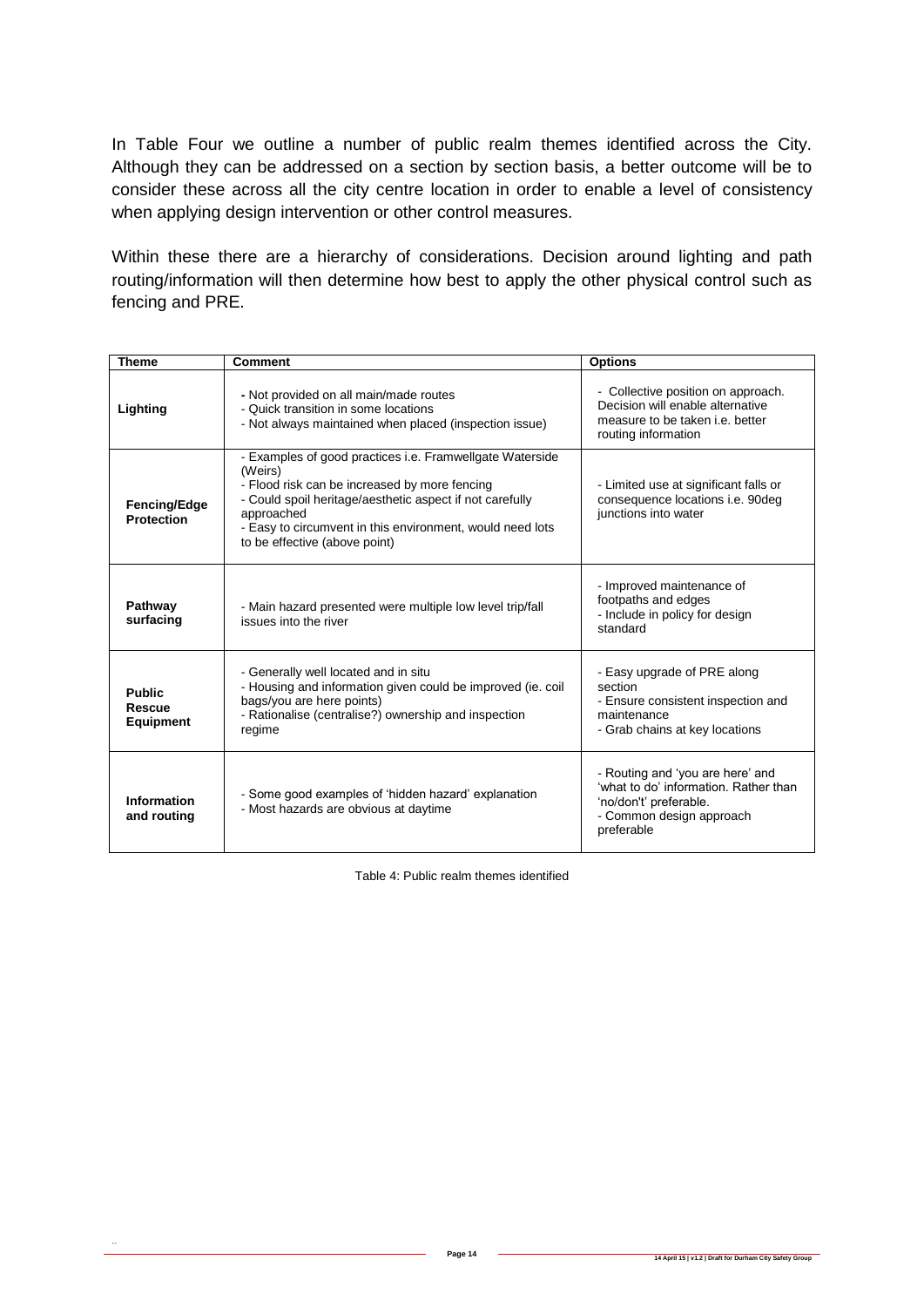# **Conclusions**

 $\ddot{\phantom{0}}$ 

The river corridor is a tremendous asset to the City and it was clearly of interest to the public during our visit. Numerous opportunities exist for the public to enjoy and use the river corridor space, and optimising the safety and public health benefit of the river corridor is something that RoSPA are keen to encourage.

As expected, with the city centre location, there are numerous pubs, bars, restaurants and clubs in the general area of the river. The river corridor is used as a transit/commute route for pedestrians, cyclists and for leisure by the public in general.

For the purposes of this exercise, the river corridor was divided into seventeen different sections. Overall the ratings range between the lower risk level (Fowlers Yard to Watergate and the higher risk level (Framwellgate to Boathouse). The majority of the sites are rated at the medium risk level. These scores predominantly relate to the nature of the bank edges and water in the immediate location.

The majority of the river corridor in the city centre has a rural and/or heritage feel and over time numerous areas have developed into locations where accidental entry into the river is now foreseeable. The condition of pathways and the grass verges is expected to continually change, with the effect of the river and flooding. Numerous areas were noted where the edge of the path is close to water and ill defined. Therefore defects are difficult to spot, particularly at night or in bad weather. However, any concerns need to be tempered with the fact that - in the daytime the majority of hazards presented by the riverside are obvious - with the exception of currents associated with the weirs and falls at limited locations.

Lighting is not provided on all the 'made' routes and this adds to the likelihood of accidental water entry. Access points generally have fencing and good surfaces. However, in many areas this fencing quickly stops close to the feature, leaving uneven paths close to water with ill-defined edges which are hard to spot in low light levels. This means that people unfamiliar with the location may not be able to make an informed decision on whether it is appropriate to walk the route, or decide on the level of supervision for children – e.g. should I allow my child to ride a bike along here?

Should someone fall into the river, the water speed, edge profile, flood defence walls, weirs and general water depth provide a situation where self-rescue would be very difficult for most people in many areas in the city centre. The likelihood of self-rescue is diminished at night and, especially during flood and higher flow events. A small number of life rings are provided at strategic locations. Dealing with loss and vandalism is a challenge. The stakeholders must ensure that the required life rings are provided in an efficient working state.

There are reports of intentional swimming and jumping from bridges, especially when intoxicated and during city wide events and it is important to segregate the causes of intentional and accidental water entry when considering if any controls are required.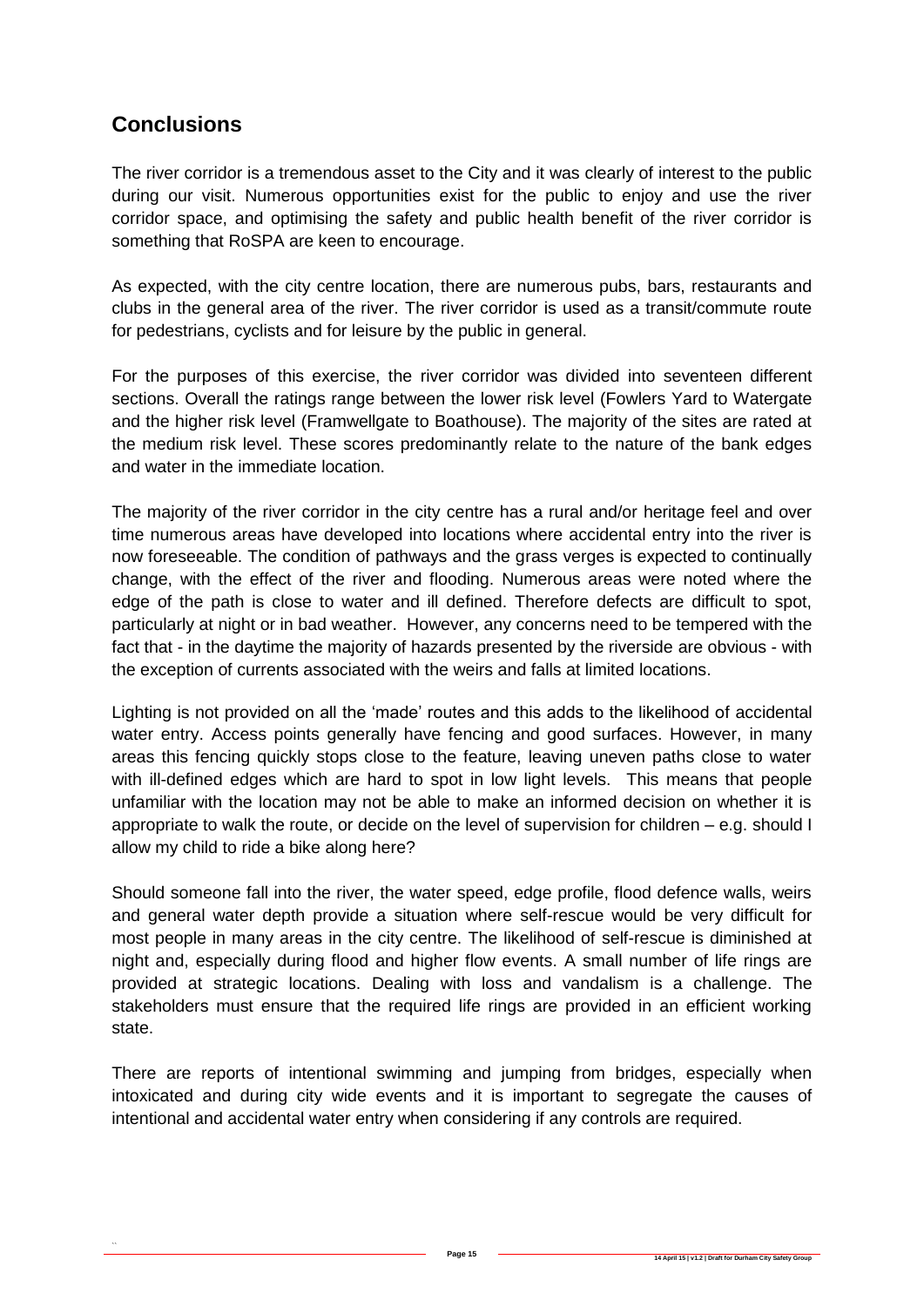The ownership and responsibility is shared between numerous different parties along the river corridor. The stakeholders along the river corridor are represented at The Group. This is to be commended. Our work in other areas show that this type of group can be very effective in ensuring safety is guided and maintained. The Group and its members need to influence the other stakeholders to ensure that generic and appropriate controls are developed in future.

Street Angels were noted to be actively involved with the public who were socialising in the City centre. This is to be commended. The Street Angels (and other volunteer group schemes should be supported to ensure that they are not perceived, by the public or other bodies, as a part of the emergency rescue service. The pilot 'safe haven' scheme should be commended, however, we suggest that a timely review of its sustainability, aims and impact should be undertaken.

It would be beneficial for Licensing - within the review of The Best Bar None award scheme – to seek out additional methods of reviewing award holders.

Information given to students when they first arrive in the City, by way of fresher induction, is an essential part of ensuring that they adapt to a new City and culture. Within this, clear polices and expectations will help to establish a positive culture. We note and commend the existing work among the partners through the Student Safety Working Group, and expect this continuing approach to be a very effective method to improve student safety and welfare.

Within the above, targeted efforts, such as the proposed 'social norms' campaign should be commended and used periodically to reinforce these expectations at key points during the year. The wider question of health risks and support, can be best addressed through the Joint Strategic Needs Assessment; this will be important in the medium term to establish the full health needs of the student population, and then to enable aligned services from both the University and Durham Public Health (Clinical Commissioning Group).

Five people have died in the past five years, with two in 2015. Over this period there have been 51 non-fatal incidents reported. Inquests for the two most recent deaths are ongoing. There is no clear picture of incidents on particular days of the week; however summer months and October have the highest peaks for rescues. The causes for these peaks are not proven with the available data. Alcohol has been a factor in the majority of the fatalities.

The isolation of the water via fencing or by enclosing the river corridor by fencing and/or high gates should be considered, although it would be very expensive and easy to defeat as fitting to prevent access would be extremely difficult. The secondary risk is that people do not enjoy the area to its full potential and that the now enclosed space becomes a significant hot spot for antisocial behaviour or people who actively want to be isolated.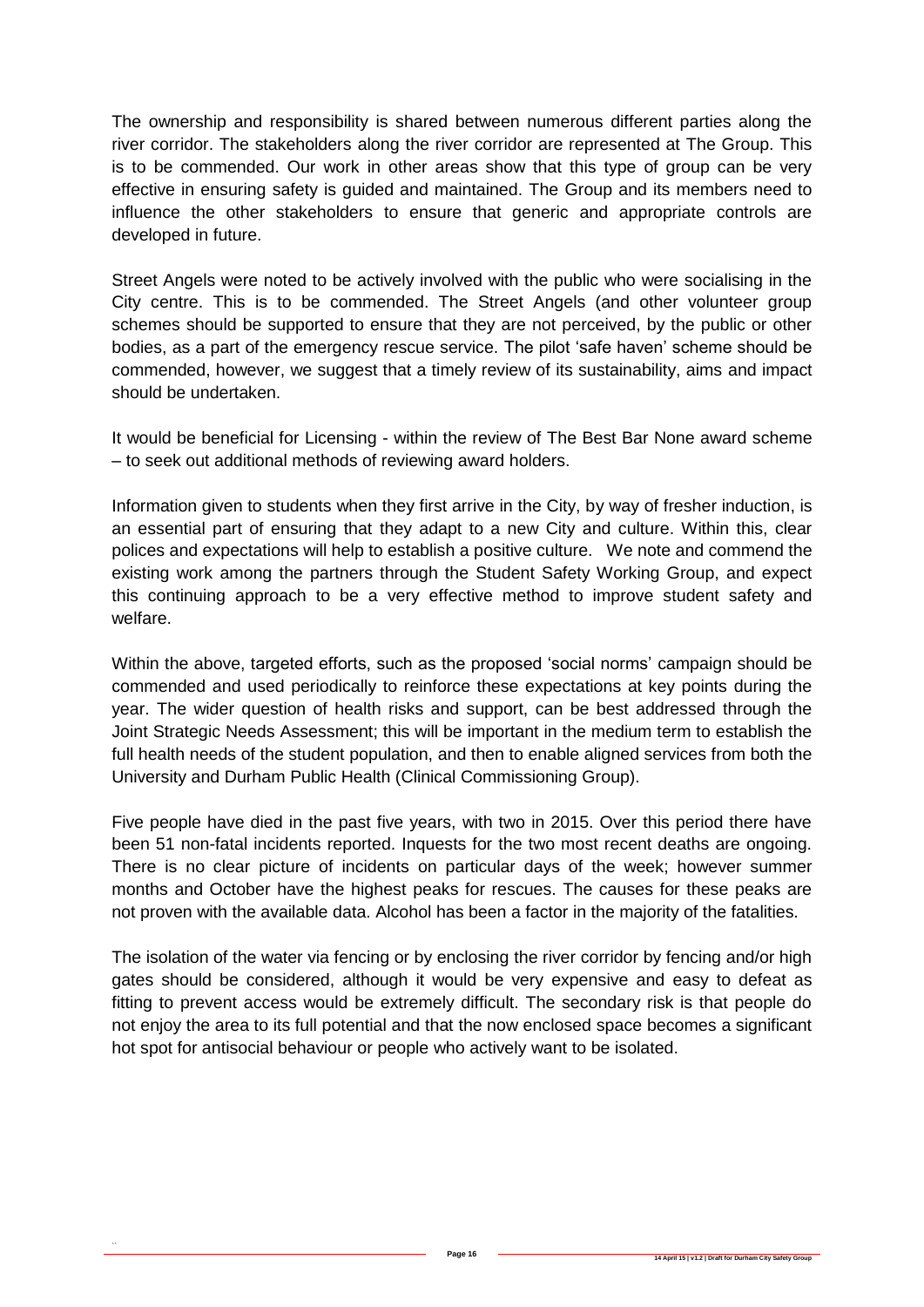# **Recommendations**

## **Leadership & Management**

| #              |                                                                                                                                                                                                                                                                                                                                                                                                                                                                                                                |  |
|----------------|----------------------------------------------------------------------------------------------------------------------------------------------------------------------------------------------------------------------------------------------------------------------------------------------------------------------------------------------------------------------------------------------------------------------------------------------------------------------------------------------------------------|--|
| $\mathbf{1}$   | The leadership, multi-agency and collaborative approach within the City<br>Safety Group should be commended.                                                                                                                                                                                                                                                                                                                                                                                                   |  |
| $\overline{2}$ | The Group should retain this issue as part of its priority brief on an<br>ongoing basis.                                                                                                                                                                                                                                                                                                                                                                                                                       |  |
| 3              | Further, this issue should also continue to be a priority issue within the<br>public health team. In particular: (a) Ideally, as soon as is practicable or<br>by the next Joint Strategic Needs Assessment review, the health needs<br>and risks of Durham's student population should be considered as a<br>distinct group within the City. (b) Subsequent plans and linked services<br>agreed; or existing services clarified, for example, how GP access or<br>specialist counselling services are enabled. |  |
| 4              | As a priority, the City Safety Group should make a decision on the<br>approach to lighting levels along the river corridor and adjacent paths.<br>This will need to reflect the designated heritage locations, and level of<br>encouragement to riverside routes after dark.                                                                                                                                                                                                                                   |  |
| 5 <sup>5</sup> | Subsequent and aligned to #4. The City Safety Group should develop a<br>policy which (a) oversees the visitor safety management of the public<br>spaces along the riverside. To include (b) general design and mitigation<br>principles, appropriate use of safety signage and public rescue<br>equipment, fencing.                                                                                                                                                                                            |  |
|                | Note that (c) we commend the proposed approach that clearly reflects<br>the context and benefits of retaining heritage values in Durham City,<br>and recognise the need for individual responsibility near to water.                                                                                                                                                                                                                                                                                           |  |
| 6              | On-licence holders adjacent or near to the riverside should be required<br>to demonstrate that: (a) Their public realm space (i.e. outside<br>tables/gardens and areas leading to the waters edge) have been<br>adequately risk assessed. (b) Appropriate physical or other measures<br>(such as fencing) are in place to manage their clients and impact on<br>nearby visitors. (c) Regular inspection regimes are in place to ensure<br>any significant faults are rectified in a timely manner.             |  |
| $\overline{7}$ | (a) The alcohol policies and subsequent regimes within the University<br>should be reviewed ahead of the new academic year.<br>(b) We note the existing work between the partners to support student                                                                                                                                                                                                                                                                                                           |  |
|                | safety and wellbeing through the Student Safety Working Group This                                                                                                                                                                                                                                                                                                                                                                                                                                             |  |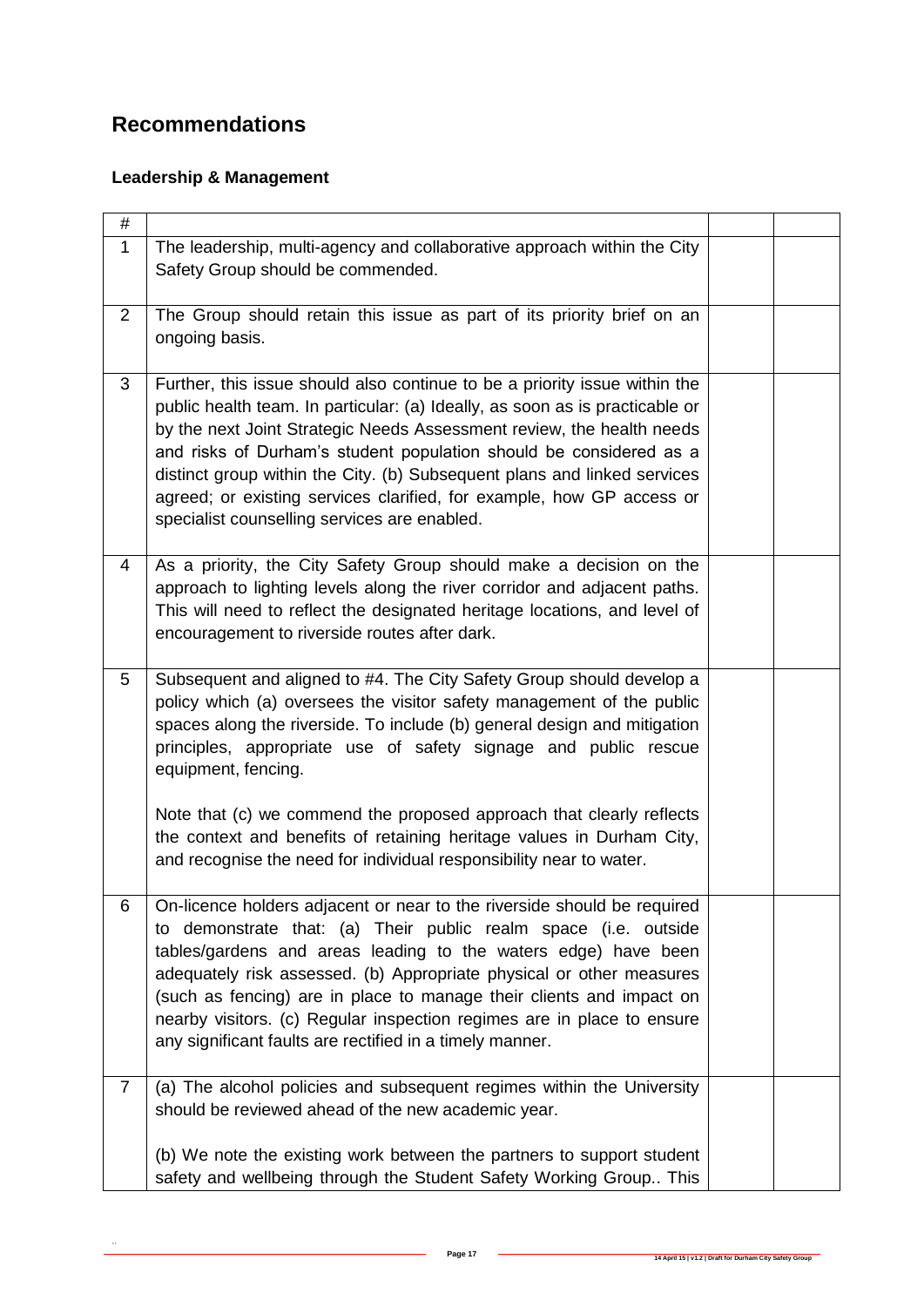| approach is to be commended and continued in the future. |  |
|----------------------------------------------------------|--|
|                                                          |  |

Cont…

.

## **Physical Controls and Programme**

| 8               | The rationale and sitting of Public Rescue Equipment (PRE) at the<br>majority of locations is logical. We recommend a small number of<br>locations which would benefit from rationalising or reposition of units, for<br>example at Fearon Walk Boathouse.                                                             |  |
|-----------------|------------------------------------------------------------------------------------------------------------------------------------------------------------------------------------------------------------------------------------------------------------------------------------------------------------------------|--|
| 9               | We recommend that all PRE units are: (a) Upgraded to include housing<br>cases (b) Each unit is asset marked i.e. numbered to a central<br>reference system (c) Housing units have 'you are here' and (d) 'What to<br>do in an emergency/use' and (e) 'Ownership' information (f) If<br>'damaged/missing' instructions. |  |
|                 | Note: There is agreed design etcetera guidance that can be tailored to<br>the City's needs.                                                                                                                                                                                                                            |  |
| 10 <sup>1</sup> | The inspection regime for PRE should be clarified to ensure that all<br>landowners are either checking/recording inspections on their assets, or<br>an agreement in place for another body to complete this.                                                                                                           |  |
| 11              | A costed programme of works to improve physical infrastructure should<br>be drawn up. This will need to reflect the priority locations identified in<br>this report, and the impact of the agreed lighting/design principles (see<br>#4).                                                                              |  |
| 12              | The good partnership and voluntary work, and other similar schemes<br>should be commended and supported where feasible.                                                                                                                                                                                                |  |
| 13              | The 'Safe Haven' pilot scheme should be reviewed.                                                                                                                                                                                                                                                                      |  |
| 14              | A review of routing options should follow the decision on lighting.                                                                                                                                                                                                                                                    |  |
| 15              | Further consideration of the impact of bus and taxi arrangement is<br>required for the evening and night-time visitor.                                                                                                                                                                                                 |  |

## **Licensing**

| 16   As part of the Durham City 'Best Bar None' programme review,    |  |
|----------------------------------------------------------------------|--|
| consideration should be given as to how the annual scheme could be   |  |
| supplemented with targeted, more frequent and pro-active approaches. |  |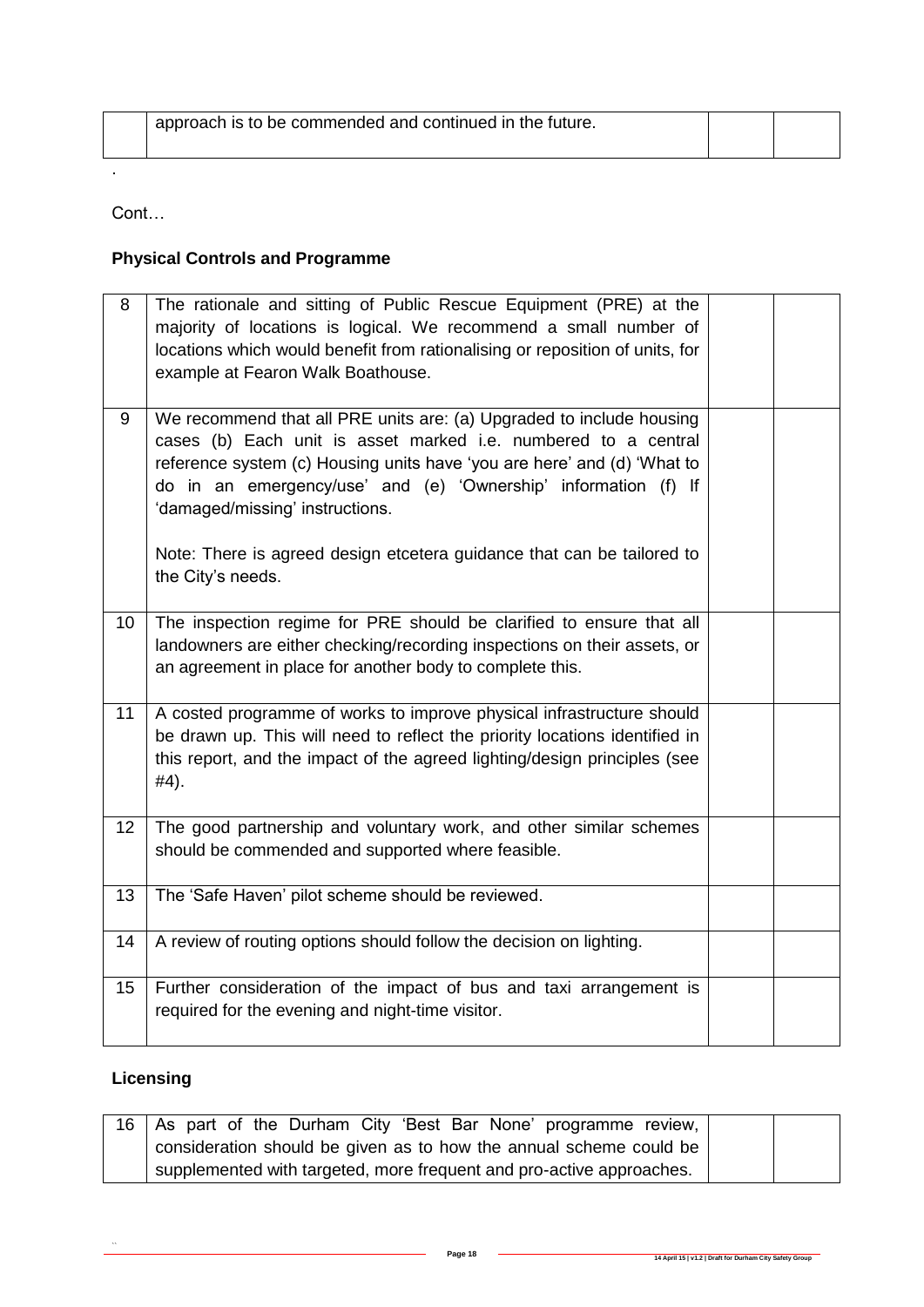#### **Communication and Education**

|    | Further consideration should be given as to how best improve the reach<br>and impact of students. Options to consider should include (a) Timing of<br>sessions (b) Methods of delivery (c) Reminder methods (d)<br>Standardising key messages such as routes home. |  |
|----|--------------------------------------------------------------------------------------------------------------------------------------------------------------------------------------------------------------------------------------------------------------------|--|
| 18 | We commend the proposed social norm approach that includes key<br>safety messages. Further, we are of the opinion that simply taking a<br>'no/don't/danger' message could be counterproductive.                                                                    |  |

 $\label{eq:1.1} \mathbf{w} = \mathbf{w} \cdot \mathbf{w} + \mathbf{w} \cdot \mathbf{w} + \mathbf{w} \cdot \mathbf{w} + \mathbf{w} \cdot \mathbf{w} + \mathbf{w} \cdot \mathbf{w} + \mathbf{w} \cdot \mathbf{w} + \mathbf{w} \cdot \mathbf{w} + \mathbf{w} \cdot \mathbf{w} + \mathbf{w} \cdot \mathbf{w} + \mathbf{w} \cdot \mathbf{w} + \mathbf{w} \cdot \mathbf{w} + \mathbf{w} \cdot \mathbf{w} + \mathbf{w} \cdot \mathbf{w} + \mathbf{w} \cdot \$